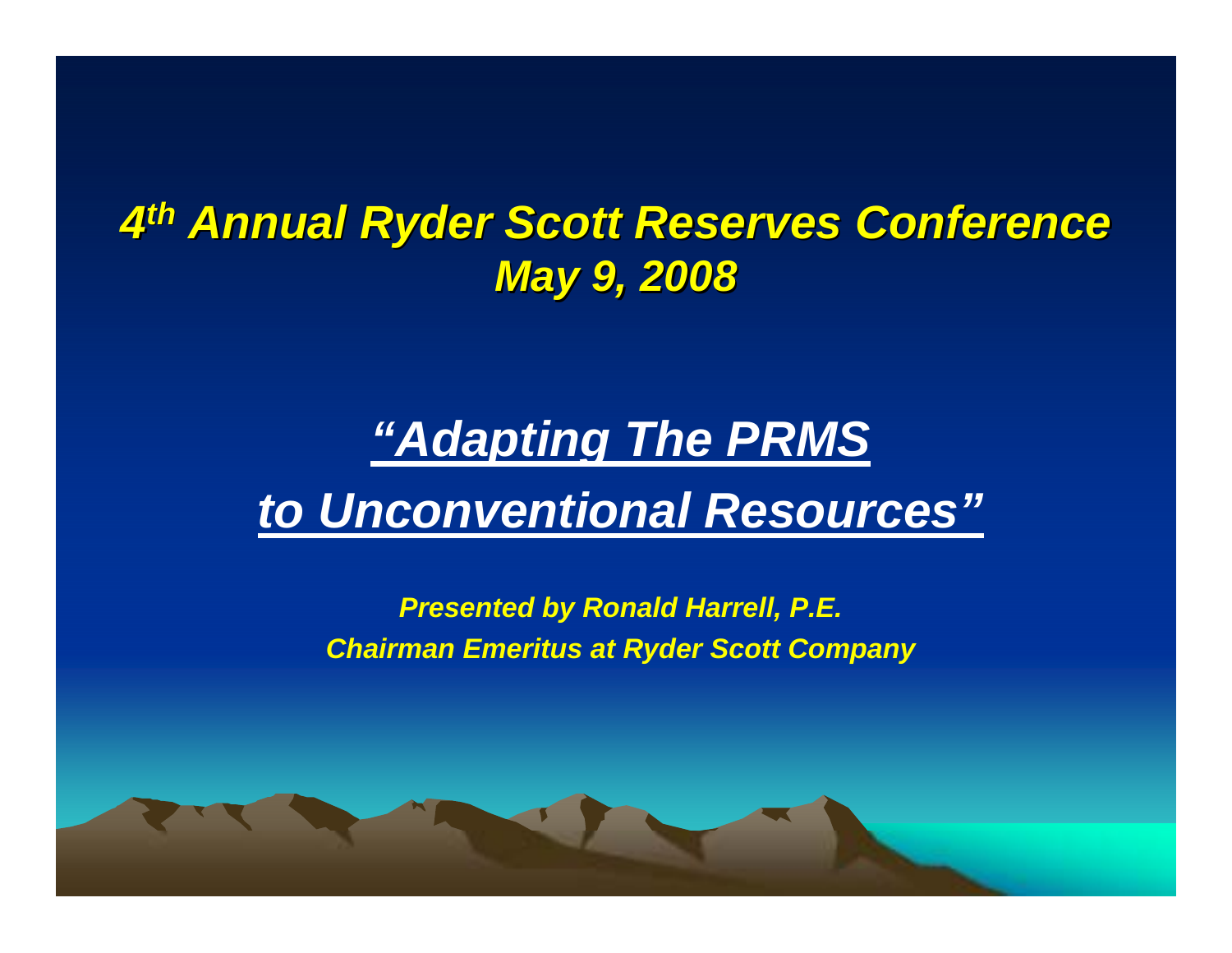# *Disclaimer and Attributions Disclaimer and Attributions*

- The opinions and conclusions included in this presentation are those of the presenter and are not attributable to any company or organization.
- Appreciation is extended to Kerogen Resources Inc and Rimrock Energy LLC for selected information contained herein.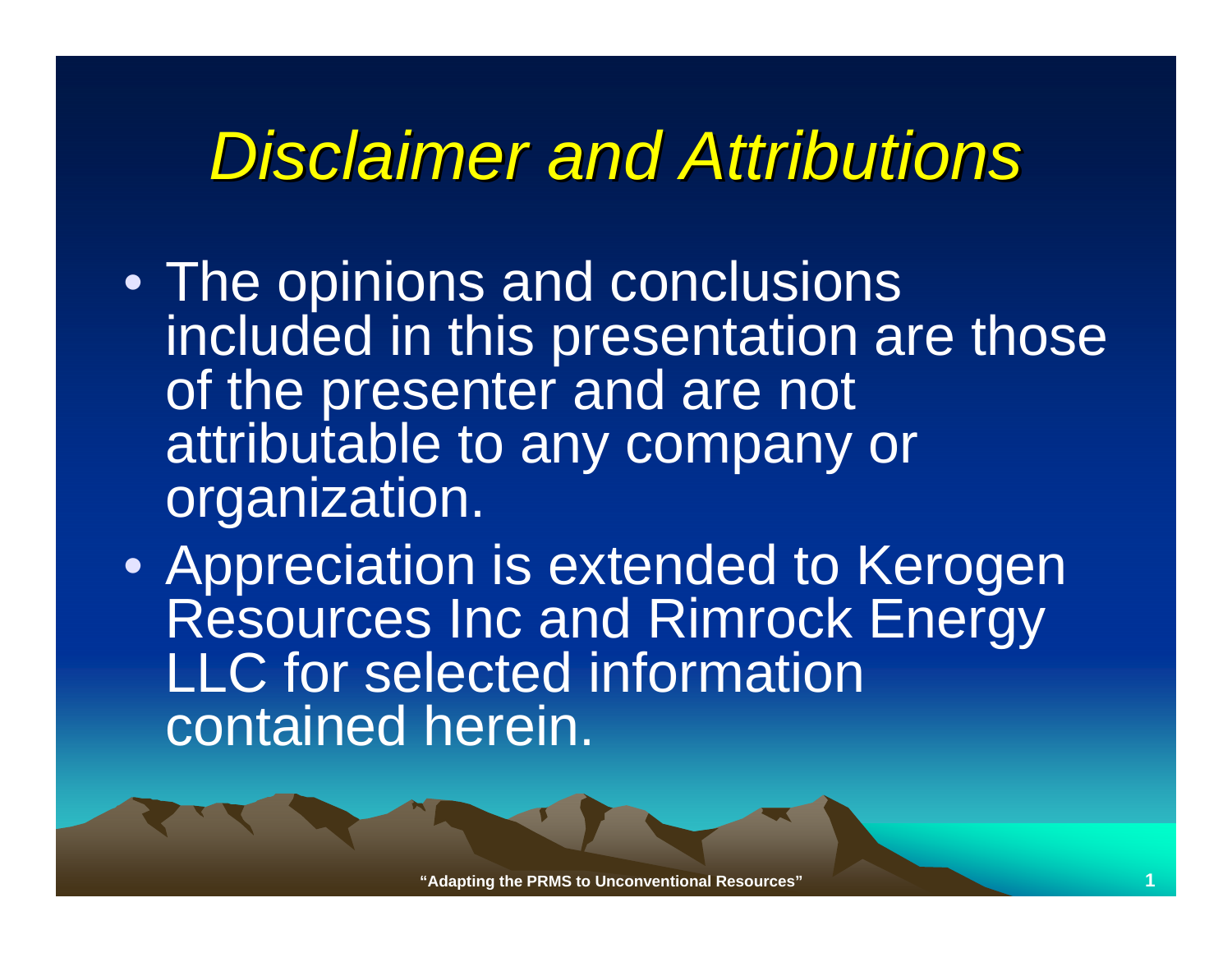## *SPE's Role In Reserves Definitions Began 46 Years Ago Definitions Began 46 Years Ago*



- SPE Board appointed 12-man committee in 1962 – "Special Committee On Definitions Of Proved Reserves For Property Evaluation"
- Comprised of 2 oil companies, 1 gas pipe line, 1 college professor, 2 banks, 2 insurance cos. and 4 consultants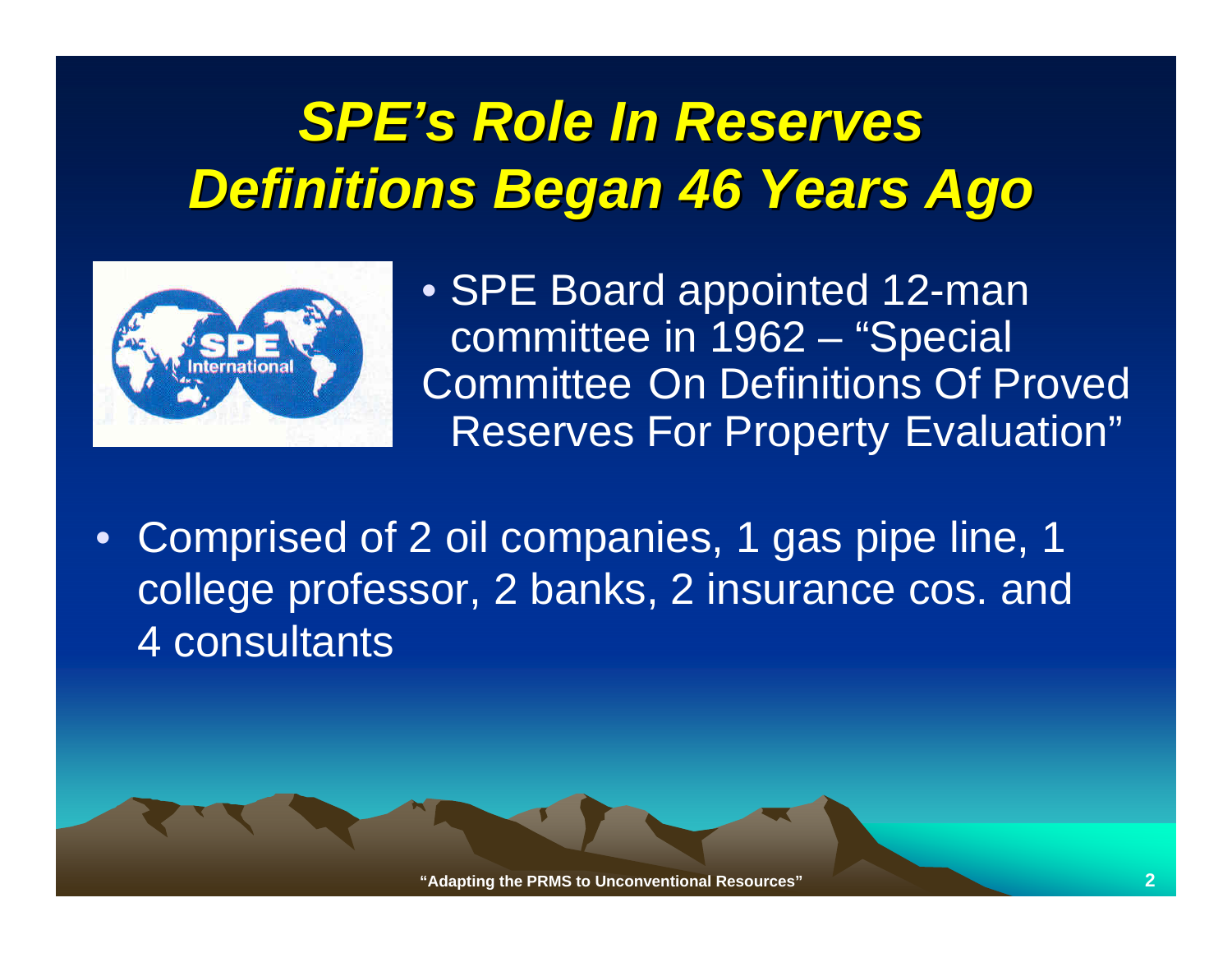# *Committee Members were...*

- J.J. Arps consultant & chair
- Wm. F. Burke Lone Star Gas
- Prof. J.M. Campbell Oklahoma University
- D.V. Carter Mobil
- C.R. Dodson United California Bank
- W.S. Eggleston Consultant
- K.M. Fagin SW Life Insurance Co.
- C.H. Keplinger Consultant
- J.F. King Mutual Life Insurance Co.
- Morris Muscat Gulf Oil
- E.G. Trostel D&M
- W.W. Wilson Continental Illinois Bank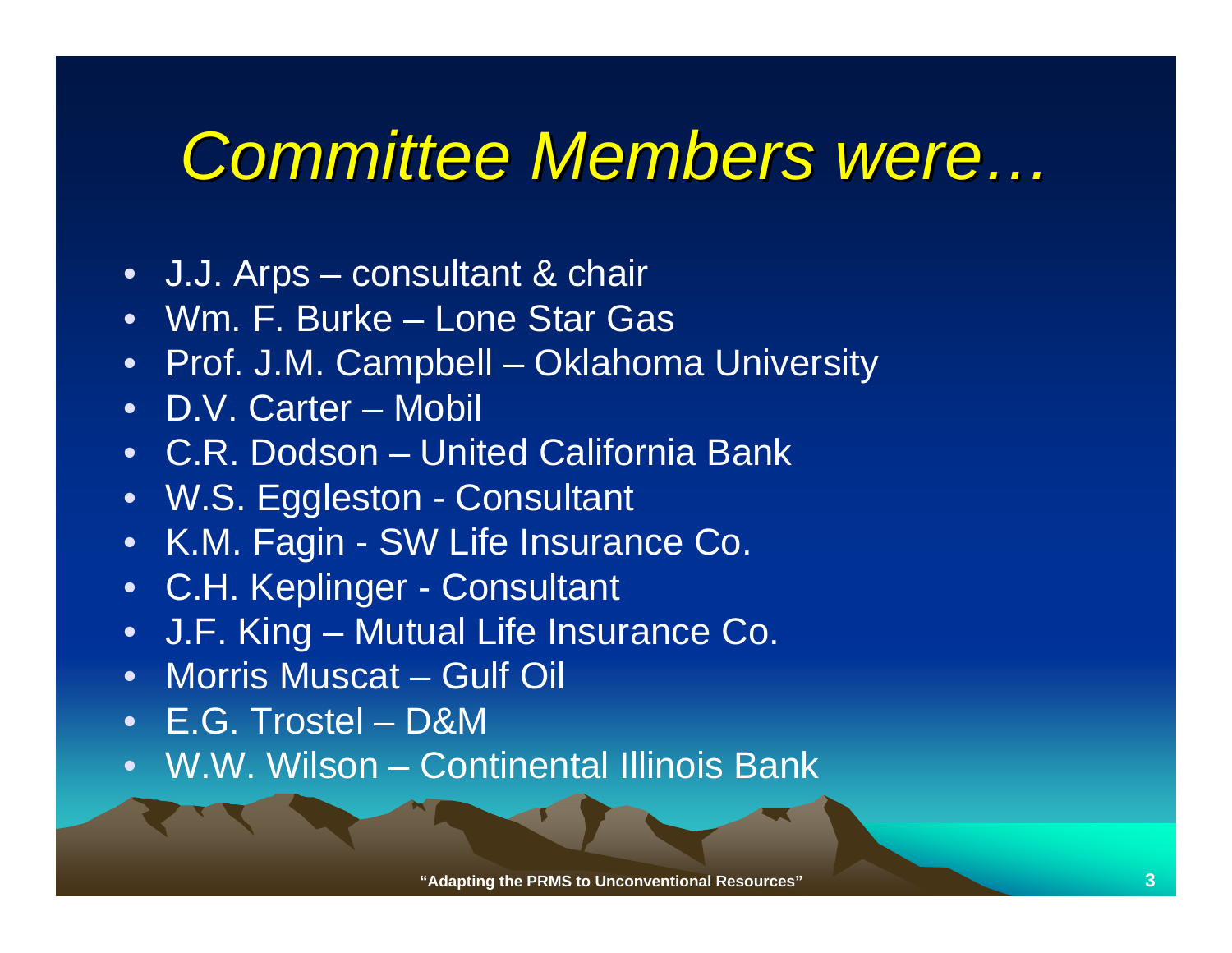#### *SPE's Role Began 46 Years Ago cont.*



• In June 1965, definitions approved by SPE Board (with API concurrence; AGA objected)

•Board Vote: 7 yes, 3 no, 2 abstained

**"Adapting the PRMS to Unconventional Resources"**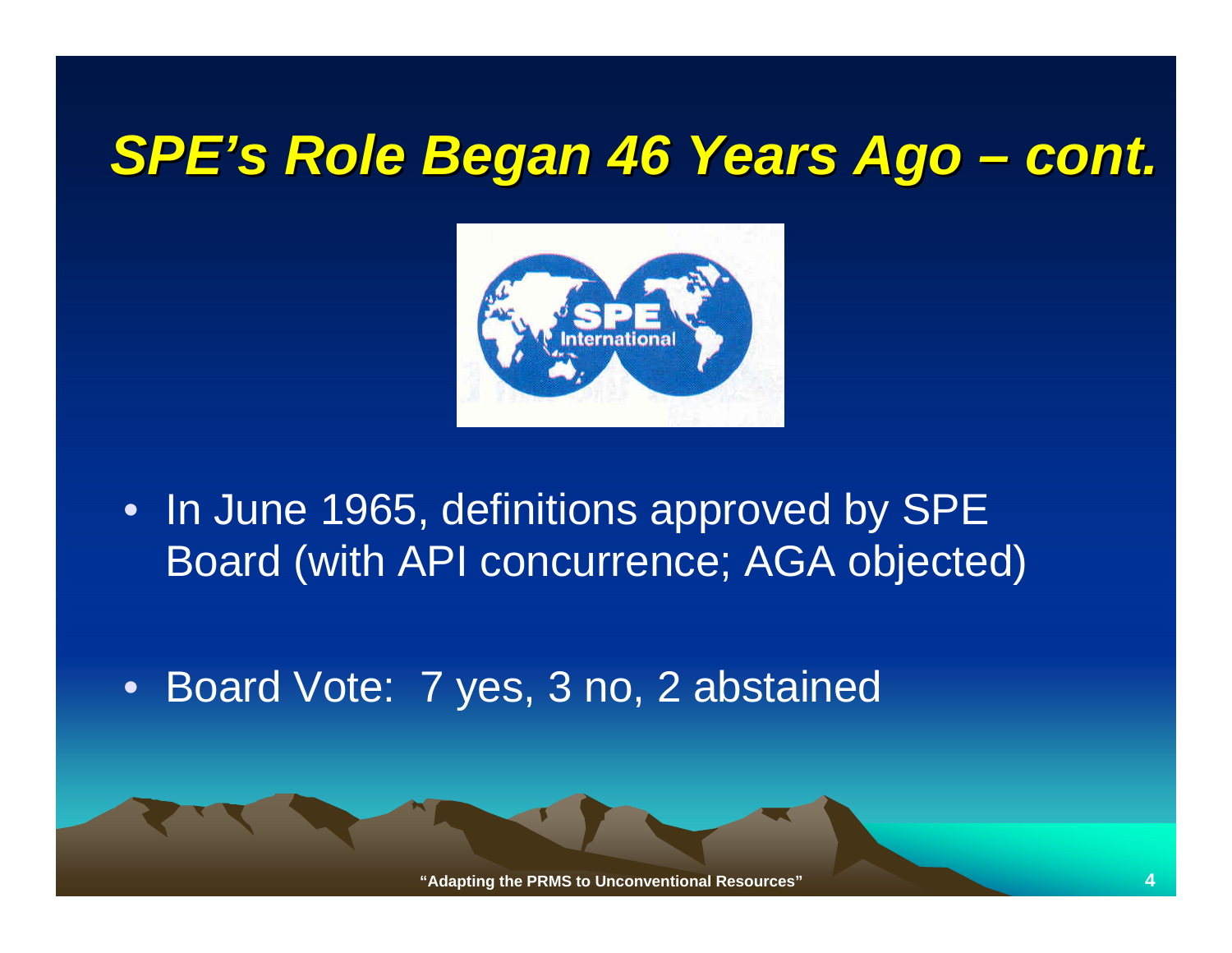# Key sentence in 1965 definitions

• **PROVED RESERVES** – The quantities of crude oil, natural gas and natural gas liquids which geological and engineering data demonstrate with reasonable certainty to be recoverable in the future from known oil and gas reservoirs under existing economic and operating conditions. **They represent strictly technical** *judgments, and are not knowingly influenced judgments, and are not knowingly influenced by attitudes of conservatism or optimism. by attitudes of conservatism or optimism.*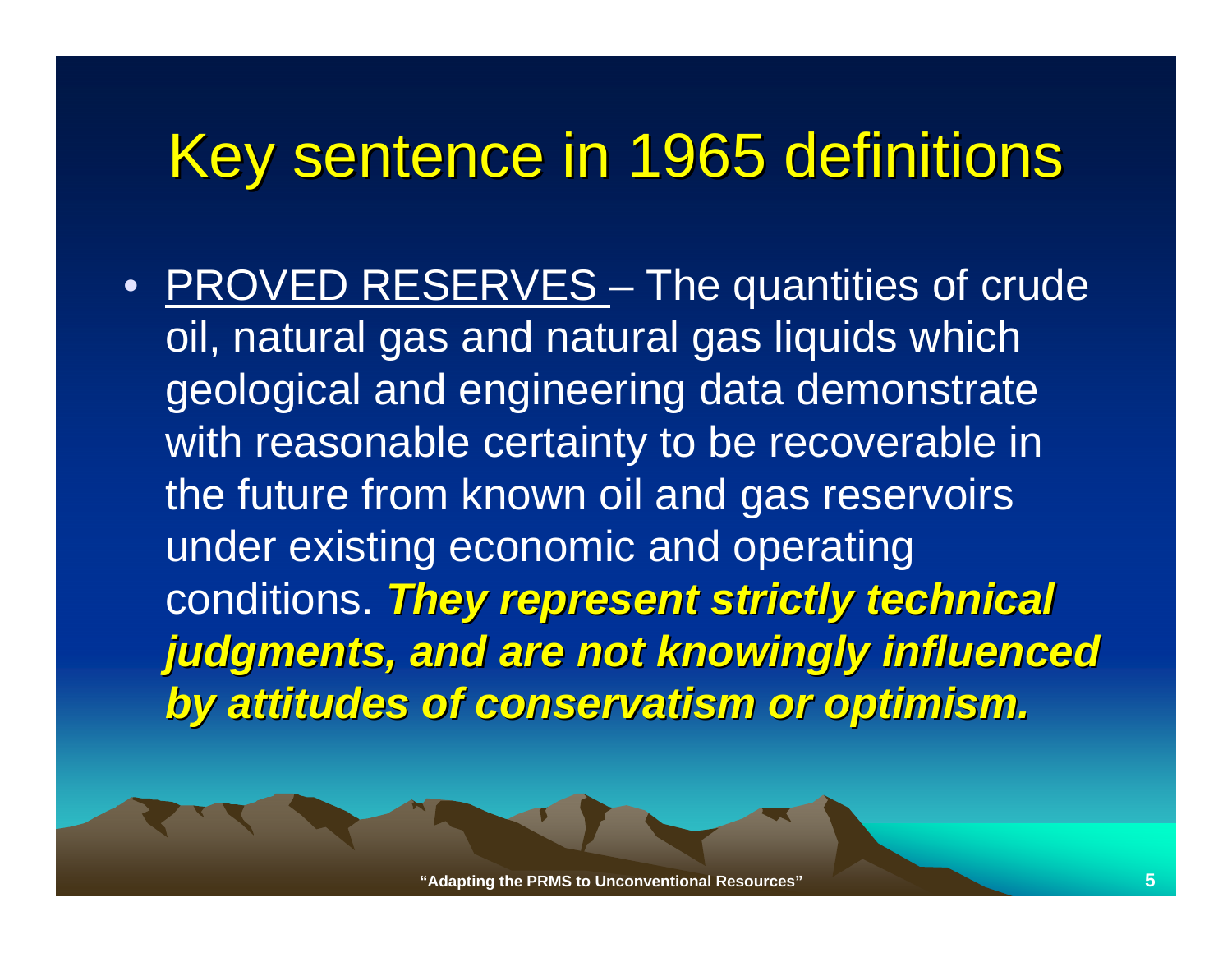# WHAT'S NEW IN THE 2007 PRMS DEFINITIONS?

- **SYSTEM IS SYSTEM IS "PROJECT BASED PROJECT BASED"**
- • *RESOURCES RESOURCES "CLASSIFICATION CLASSIFICATION" IS BASED ON IS BASED ON COMMERCIALITY COMMERCIALITY*
- *RESERVES RESERVES "CATEGORIZATION CATEGORIZATION" IS BASED ON IS BASED ON UNCERTAINTY OF RECOVERY UNCERTAINTY OF RECOVERY*
- **PRICES AND COSTS BASED ON FORECAST PRICES AND COSTS BASED ON FORECAST CONDITIONS CONDITIONS**
- *RECOGNITION OF UNCONVENTIONAL RESOURCES RECOGNITION OF UNCONVENTIONAL RESOURCES AND RESERVES AND RESERVES*
- • $\bullet$  EXPANDED SECTION ON "ANALOGS"
- $\bullet$ • GUIDANCE ON "BOOKING (REFERENCE) POINT"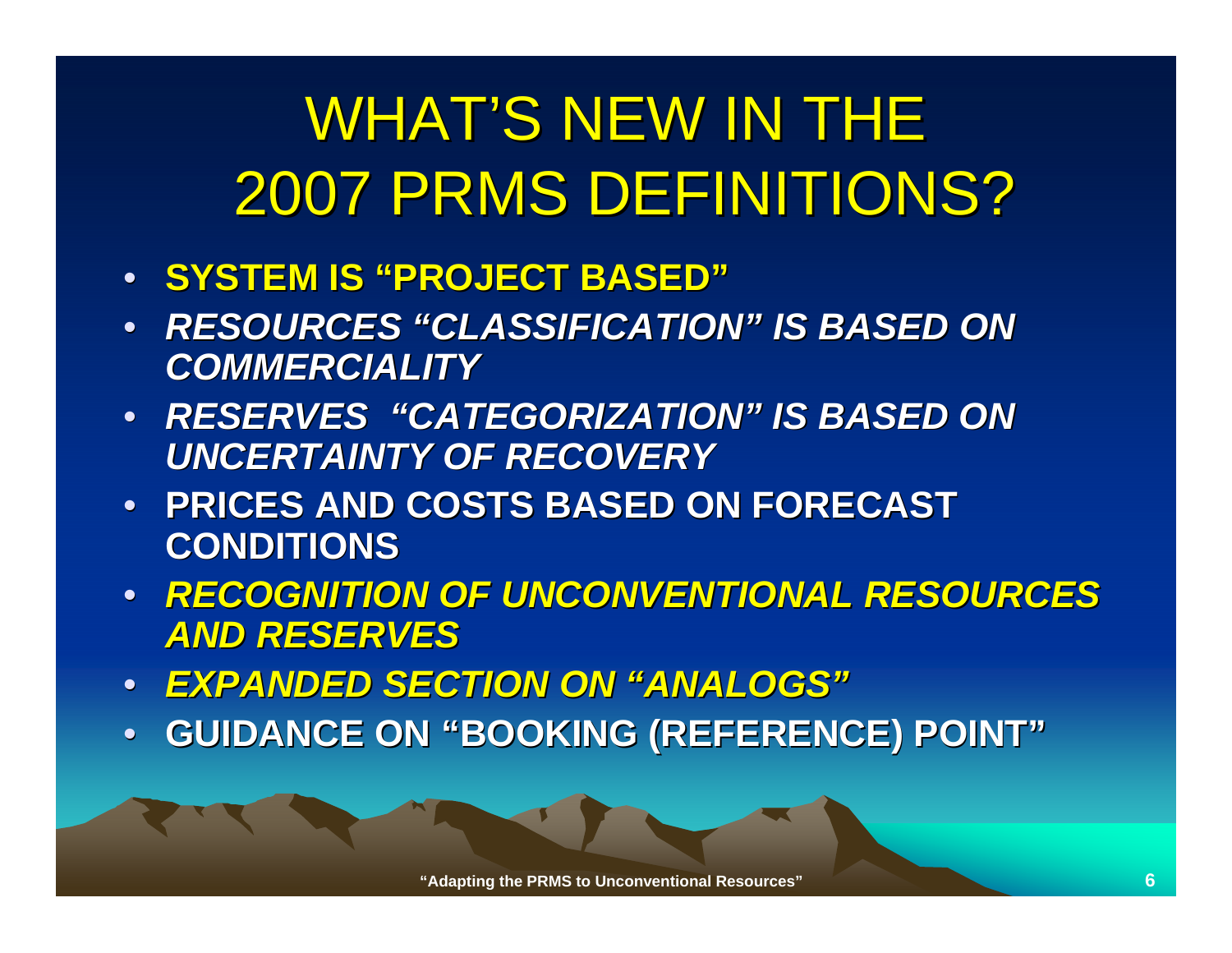# ALL HYDROCARBON RESOURCES .....

- Follow the same general estimation template:
- Rock volume
- •Hydrocarbons in place
- Development plan and execution
- $\bullet$ Capital funding for extraction methodology
- $\bullet$ Operating costs (including taxes)
- Commercial recovery efficiency
- •Predicted production profile
- $\bullet$ Cash flow projections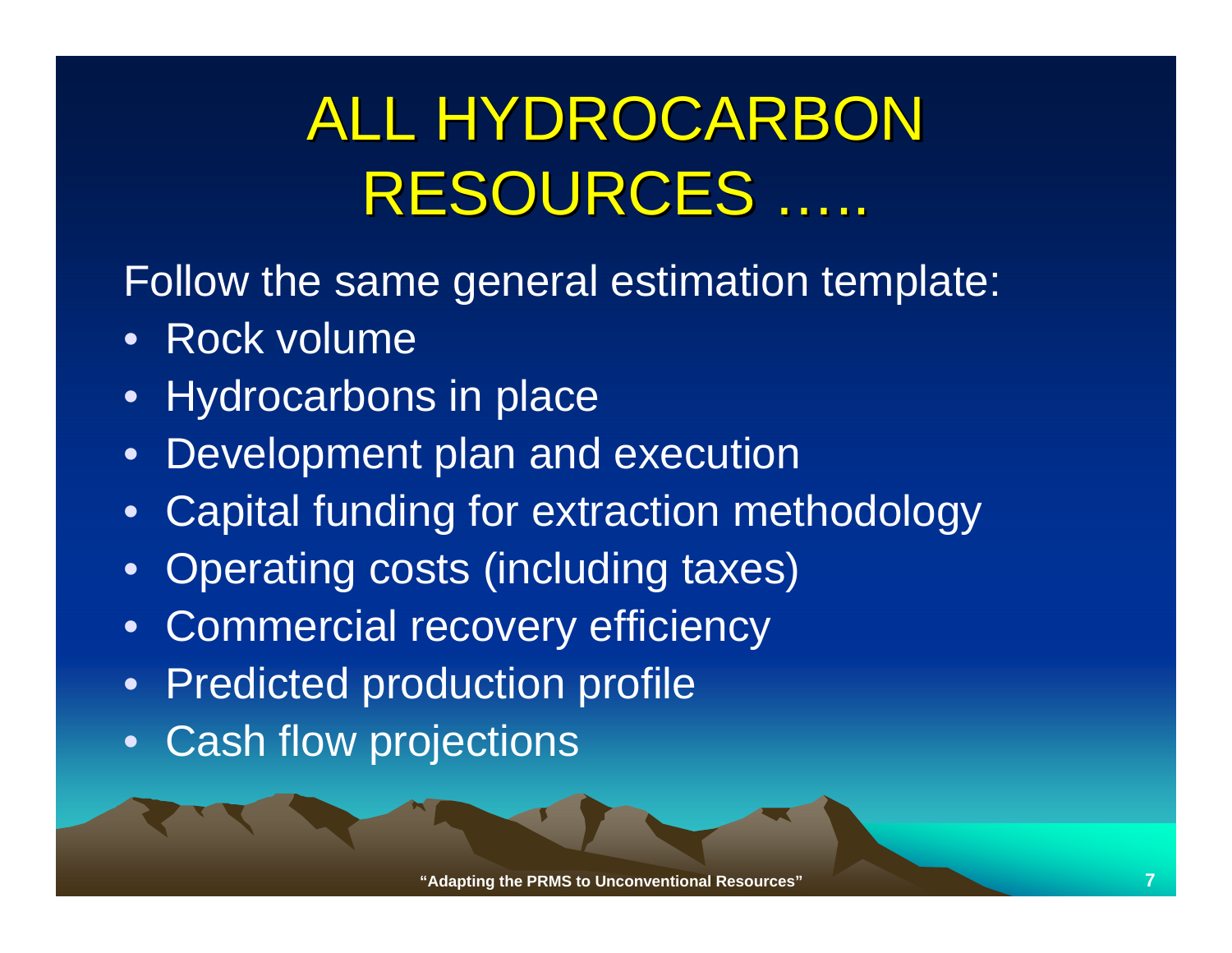### **Sub-classify by Project Maturity**

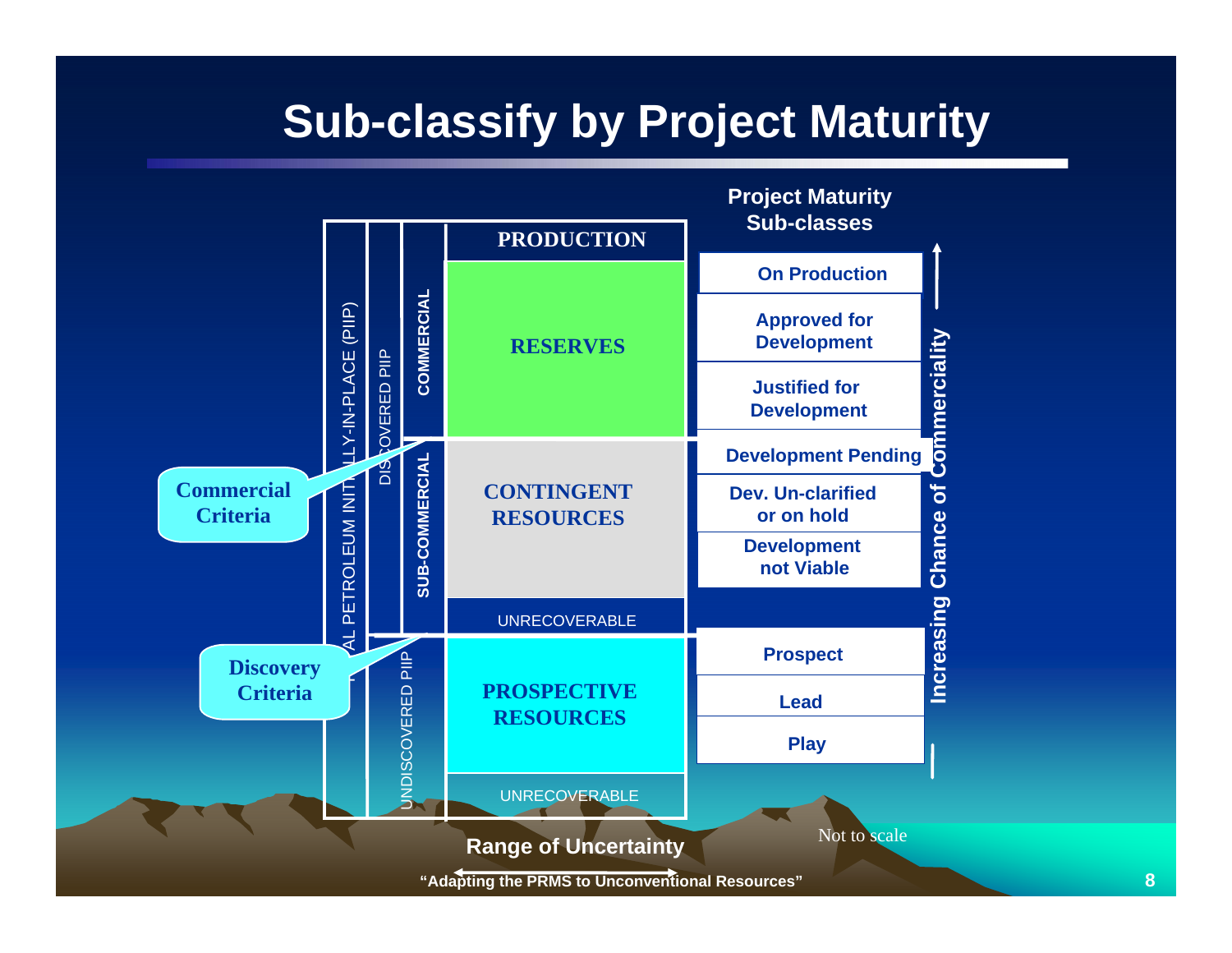# *"JUSTIFIED FOR JUSTIFIED FOR DEVELOPMENT DEVELOPMENT"*

• "Implementation of the development project is justified on the basis of reasonable forecast commercial conditions at the time of reporting and that there are reasonable expectations that all necessary approvals/contracts will be obtained. A project maturity sub-class that reflects the actions required to move a project forward toward commercial production. " ( PRMS Glossary – Appendix A)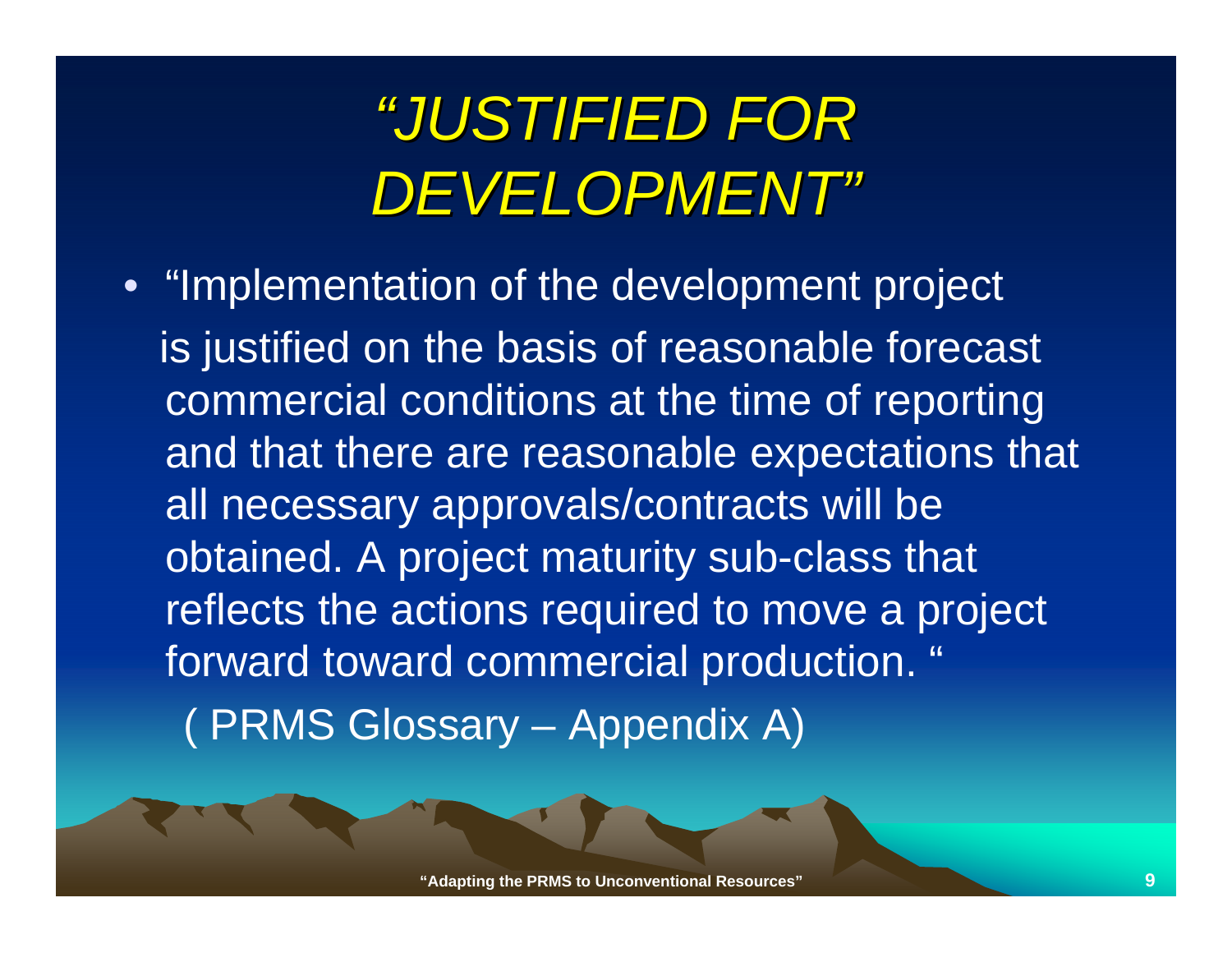# **PRMS Definition of** UNCONVENTIONAL RESOURCES

Unconventional resources exist in petroleum accumulations that are pervasive throughout a large area and that are not significantly affected by hydrodynamic influences (also called "continuous-type deposits"). Examples include coal bed methane (CBM), basin-centered gas, shale gas, gas hydrates, natural bitumen, and oil shale deposits. Typically, such accumulations require specialized extraction technology (e.g., dewatering of CBM, massive fracturing programs for shale gas, steam and/or solvents to mobilize bitumen for in-situ recovery, and in some cases, mining activities). Moreover, the extracted petroleum may require significant processing prior to sale (e.g., bitumen upgraders).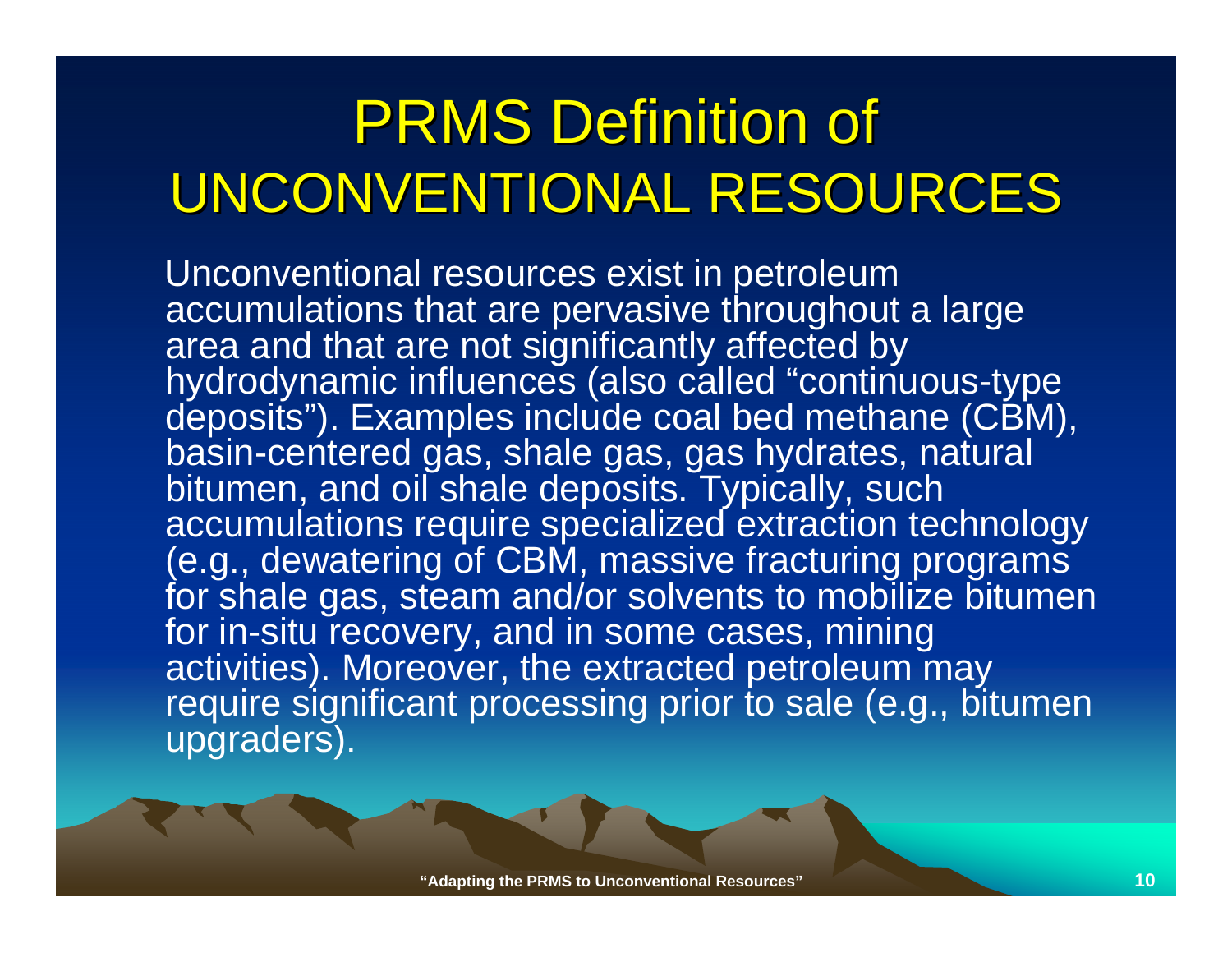#### PRMS Unconventional Resources "words of guidance" 1/3

For these petroleum accumulations that are not significantly affected by hydrodynamic influences, reliance on continuous water contacts and pressure gradient analysis to interpret the extent of recoverable petroleum may not be possible. Thus, there typically is a need for *increased sampling density* to define uncertainty of in-place volumes, variations in quality of reservoir and hydrocarbons, and their detailed spatial distribution to support detailed design of specialized mining or in-situ extraction programs.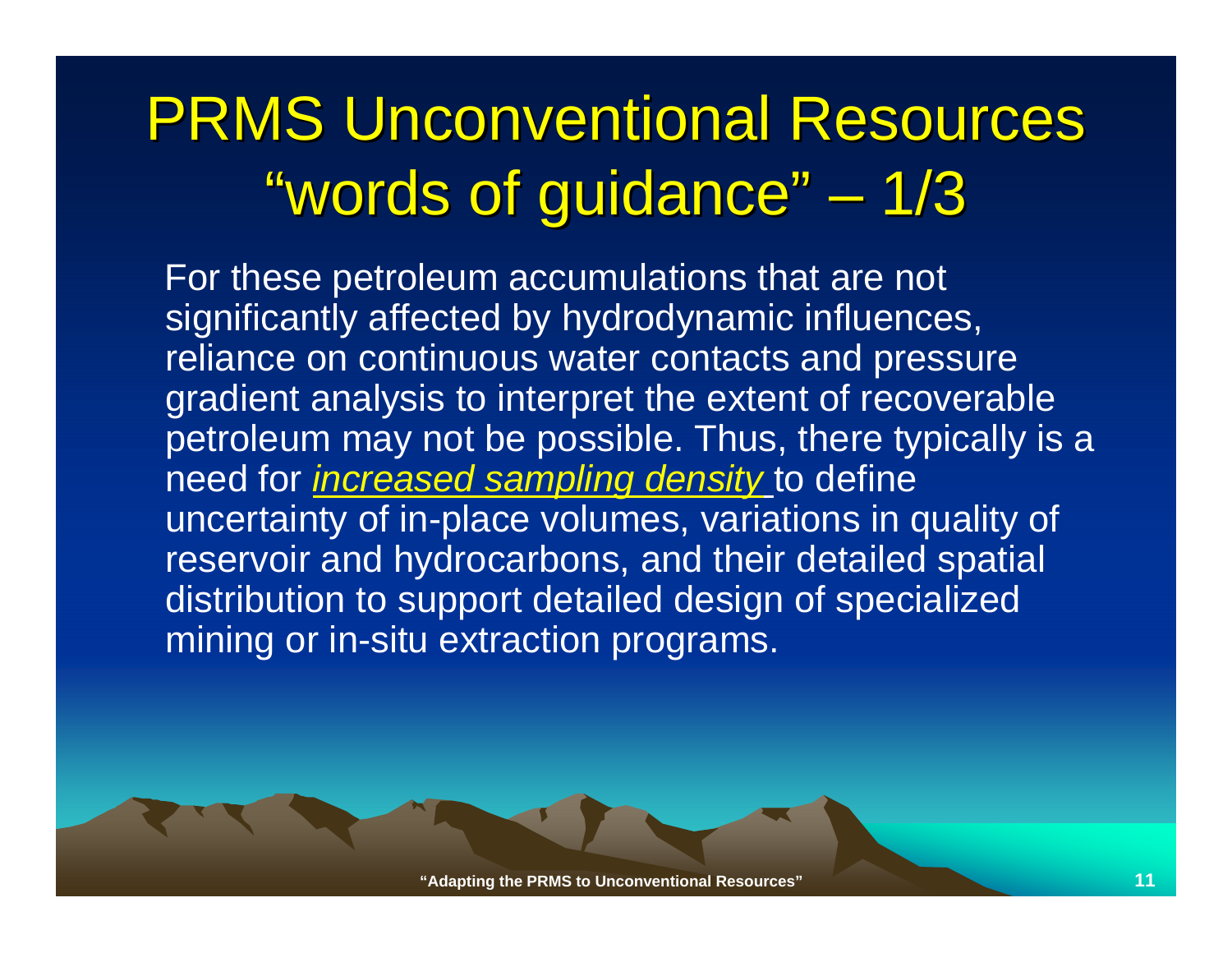#### PRMS Unconventional Resources "words of guidance" 2/3

It is intended that the resources definitions, together with the classification system, will be appropriate for all types of petroleum accumulations regardless of their in-place characteristics, extraction method applied, or degree of processing required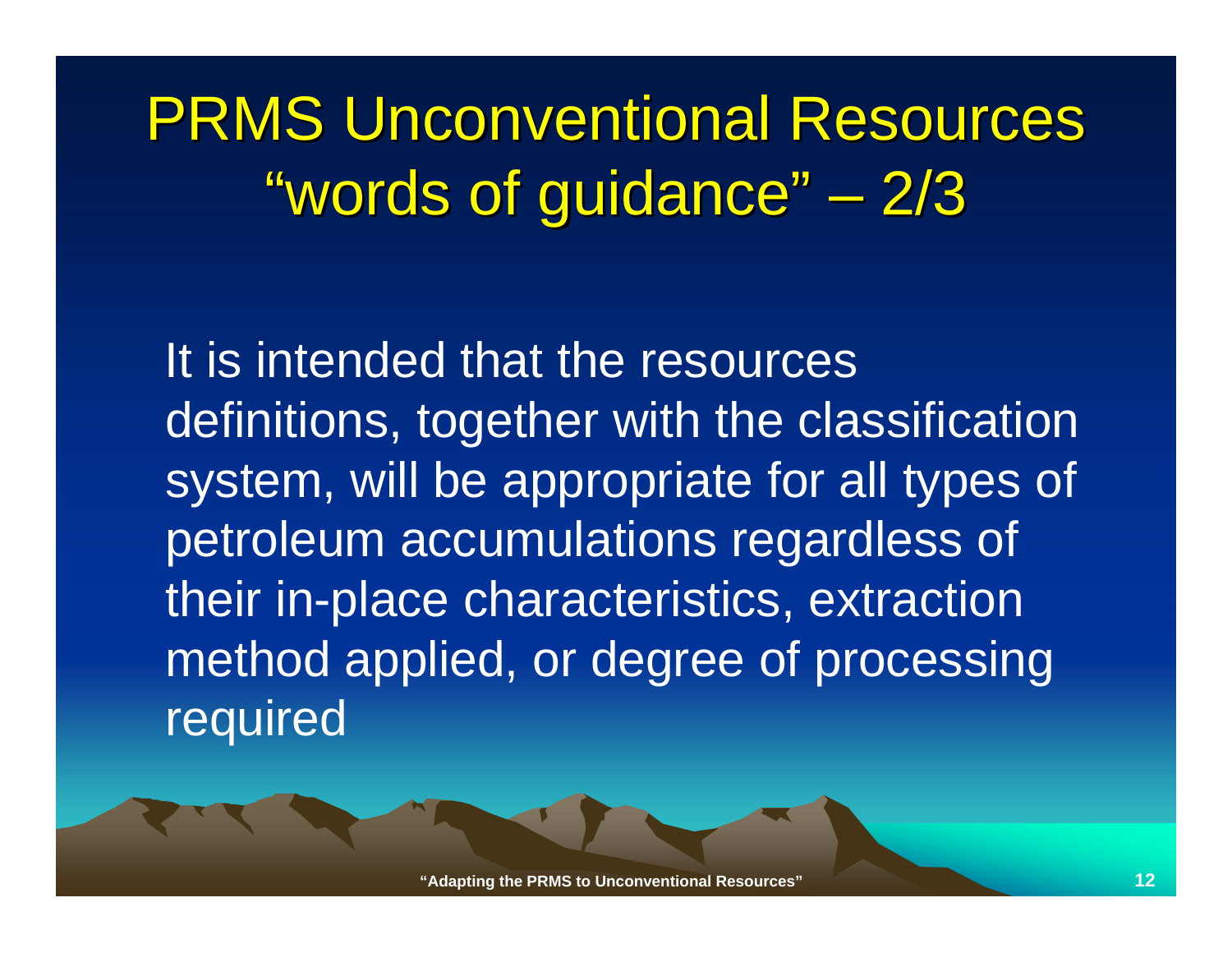#### **PRMS Unconventional Resources** "words of guidance" 3/3

Similar to improved recovery projects applied to conventional reservoirs, successful pilots or operating projects in the subject reservoir or successful projects in *analogous reservoirs may be required to establish a distribution of recovery efficiencies for non-conventional accumulations*. Such pilot projects may evaluate both extraction efficiency and the efficiency of unconventional processing facilities to derive sales products prior to custody transfer.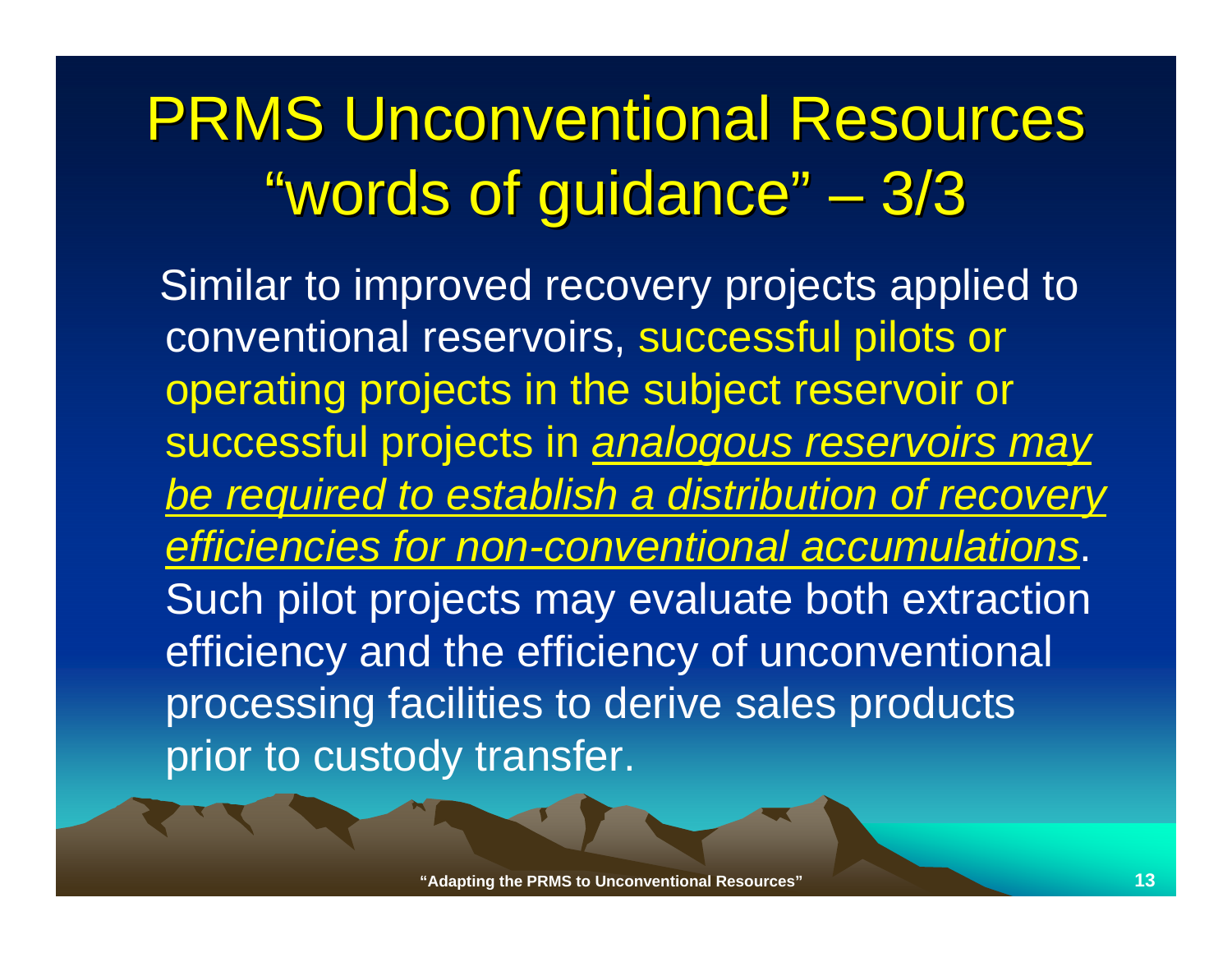# ANALOGS

- 4.1.1 Analogs
- • Analogs are widely used in resources estimation, particularly in the exploration and early development stages, where direct measurement is limited. The methodology is based on the assumption that the analogous reservoir is *comparable* to the subject reservoir regarding *reservoir* and fluid properties that control ultimate recovery of petroleum. By selecting *appropriate* analogs, where performance data based upon comparable development plans (including well type, well spacing and stimulation) are available, a similar production profile may be forecast.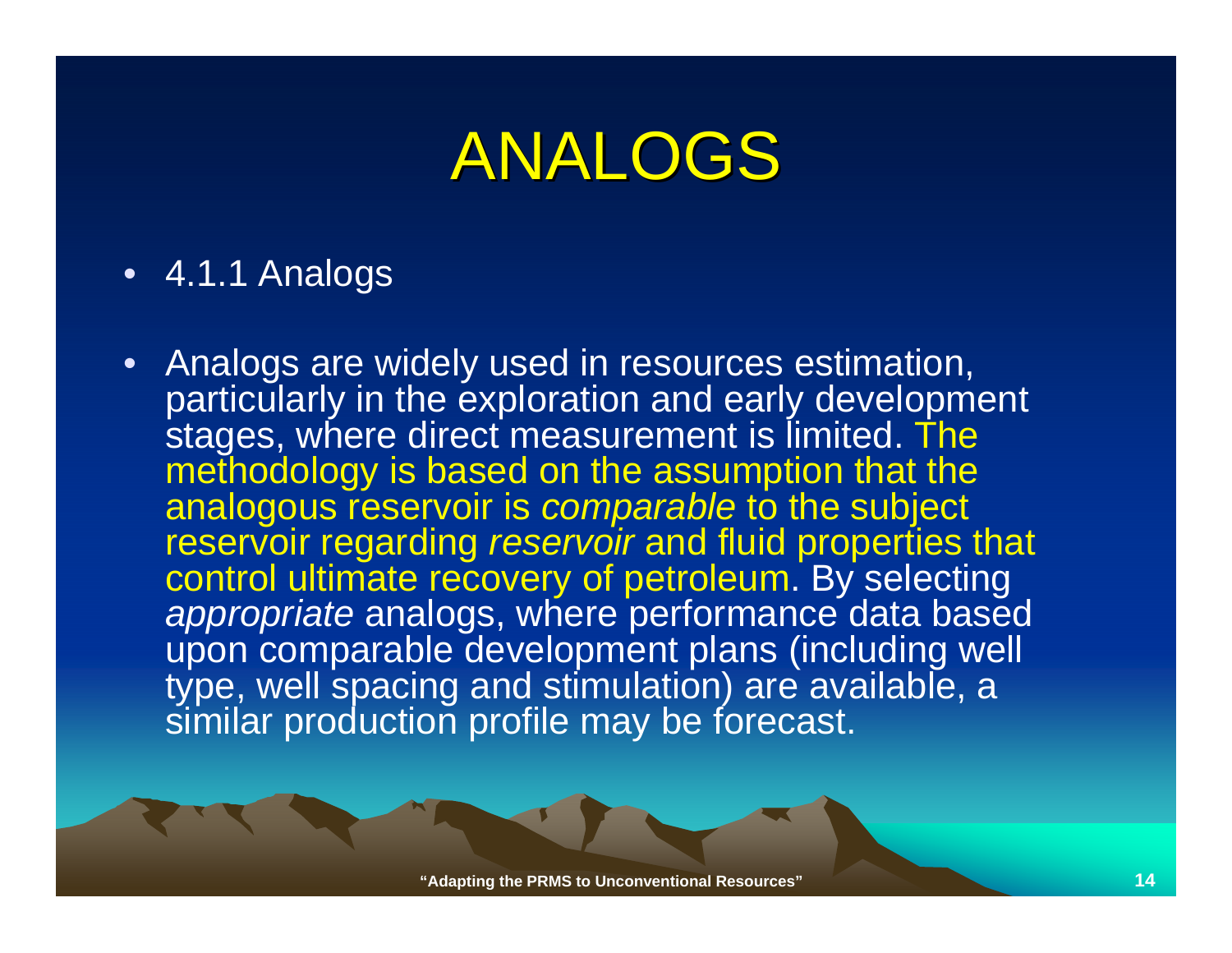#### ANALOGS · cont 'd.

- Analogs are defined by features and characteristics including, but not limited to, approximate depth, pressure, temperature, reservoir drive mechanism, original fluid content, reservoir fluid gravity, reservoir size, gross thickness, pay thickness, net-to-gross ratio, *lithology, heterogeneity,* porosity, permeability and development plan. Analogous reservoirs are formed by the same, or very similar, processes with regard to sedimentation, diagenesis, pressure, temperature, *chemical and mechanical* history and structural deformation.
- •Cont'd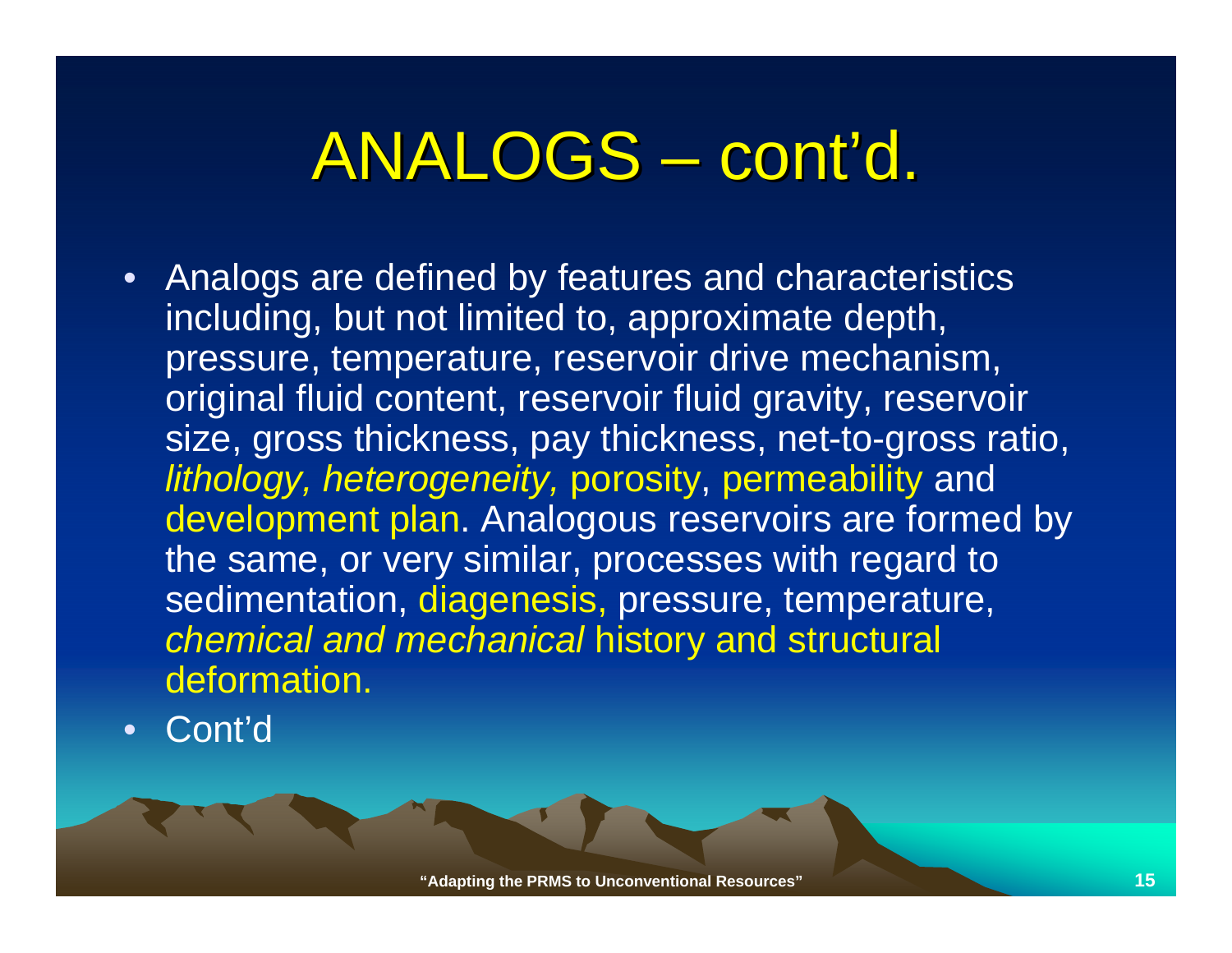#### ANALOGS · cont ' $\overline{\textbf{0}}$

• Comparison to several analogs may improve the range of uncertainty in estimated recoverable quantities from the subject reservoir. While reservoirs in the same geographical area and of the same age typically provide better analogs, such proximity alone may not be the primary consideration. In ALL CASES, evaluators should *document* the similarities and differences between the analog and the subject reservoir/project. Review of analog performance is useful in quality assurance of resource assessments at all stages of development.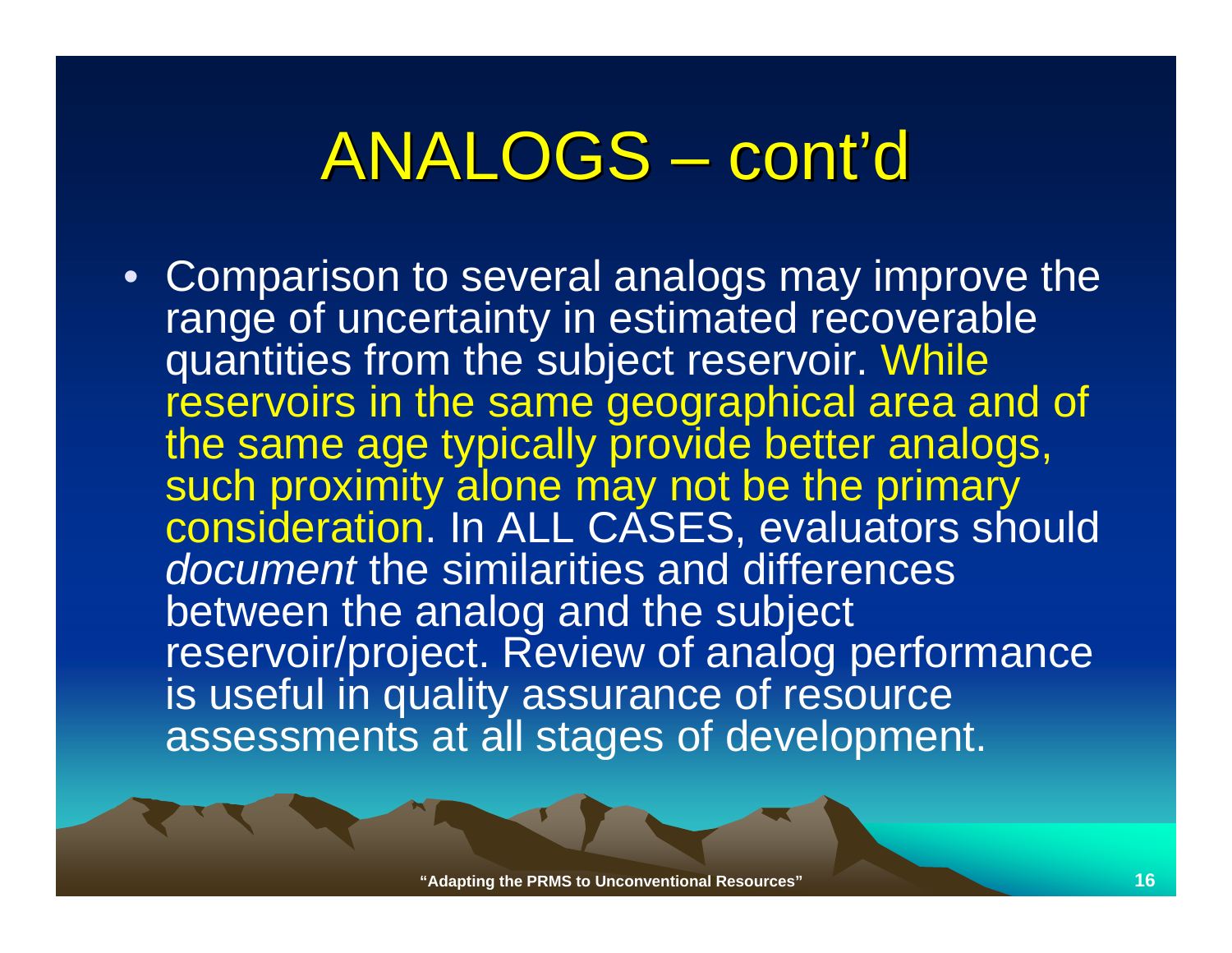# *What's Missing in "SPE Analogs Analogs " for Unconventional for Unconventional Reservoirs? Reservoirs?*

#### Maybe terms like:

- •Organic richness
- •Thermal maturity
- •Depth & geological age
- •TOC
- •• Vitrinite reflectance
- •Poisson's ratio
- •Stress profiles
- •Brittleness
- •Roughness
- •Sorption Isotherms
- •• Seals
- •Completion efficiency

### Terms not applicable:

- •Contacts
- Lowest Known **Hydrocarbons**
- $\bullet$ Drive mechanisms
- $\bullet$ Saturations(?)
- $\bullet$ Net pay(?)
- Structural position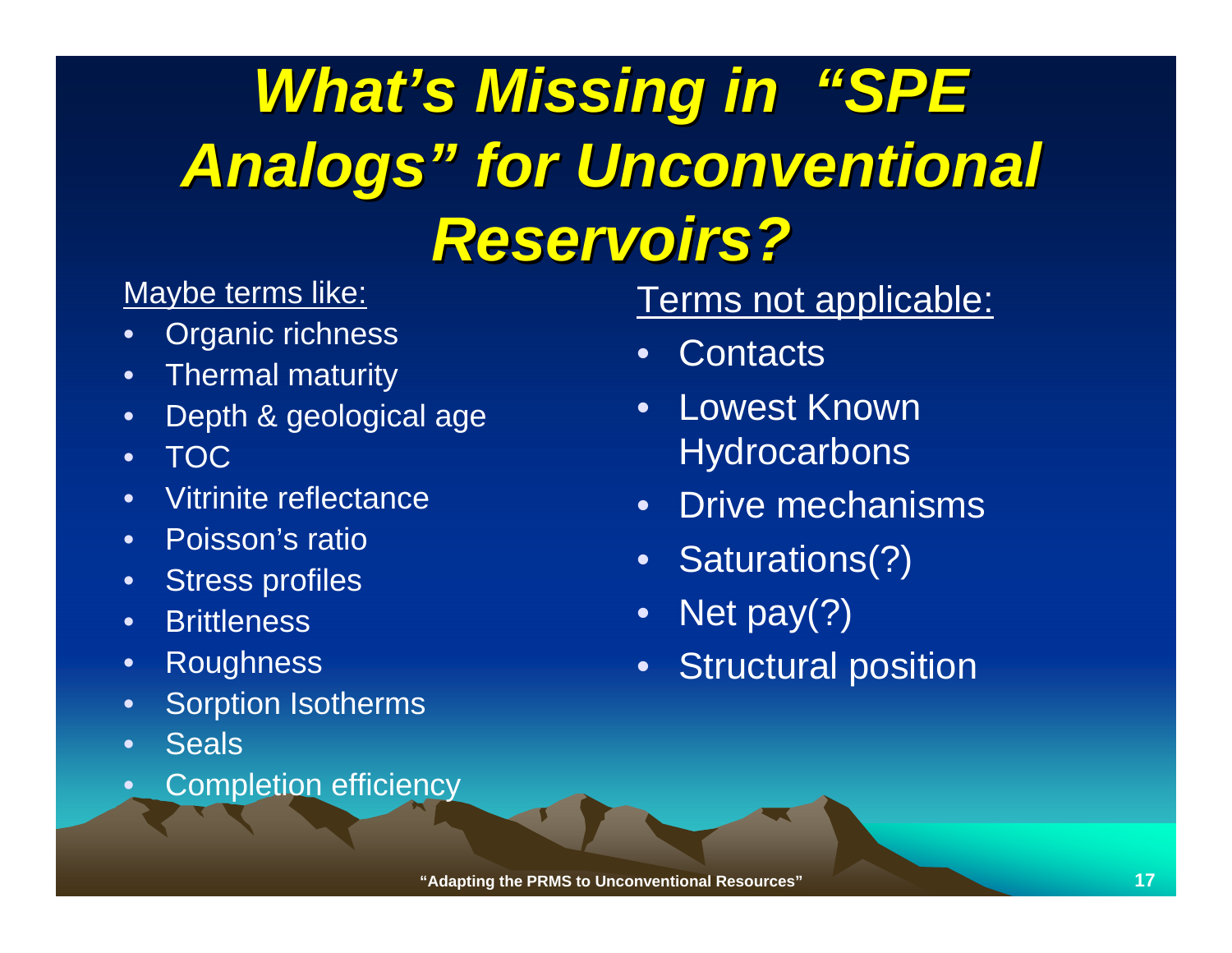# *UNCONVENTIONAL UNCONVENTIONAL PUDs*

- US SEC "one offset" rule, firm operator commitment
- • SPE PRMS – "justified" in the opinion of the evaluator supported by adequate evidence (Think P-90)
- PUD locations should be defensible using adequate data, including rock info, analogs plus high confidence in drilling *and* completion efficiency. 3-D Seismic and micro seismic may be desirable.
- • PUD locations should not be contingent upon success of any other PUD location
- • Reservoir simulation is excellent reservoir analysis methodology but may not be the best reserves tool
- $\bullet$  *PUDs may be best handled through multi-well projects particularly in gas shales because of frac efficiency.*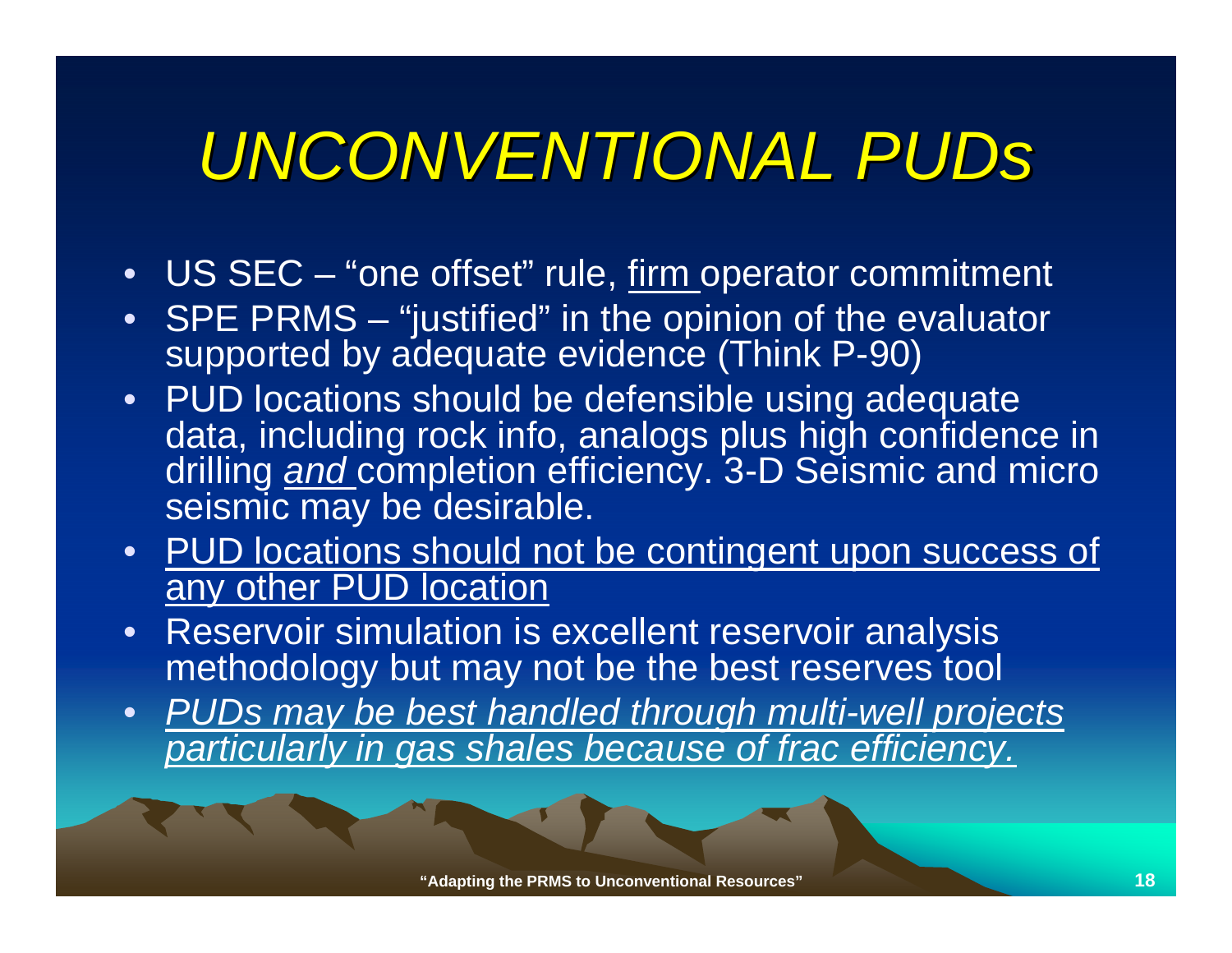## *A BRIEF LOOK AT GAS SHALES A BRIEF LOOK AT GAS SHALES*

 $\bullet$  *…..Particularly some Barnett*  **Shale examples to generate** *your interest and thoughts……*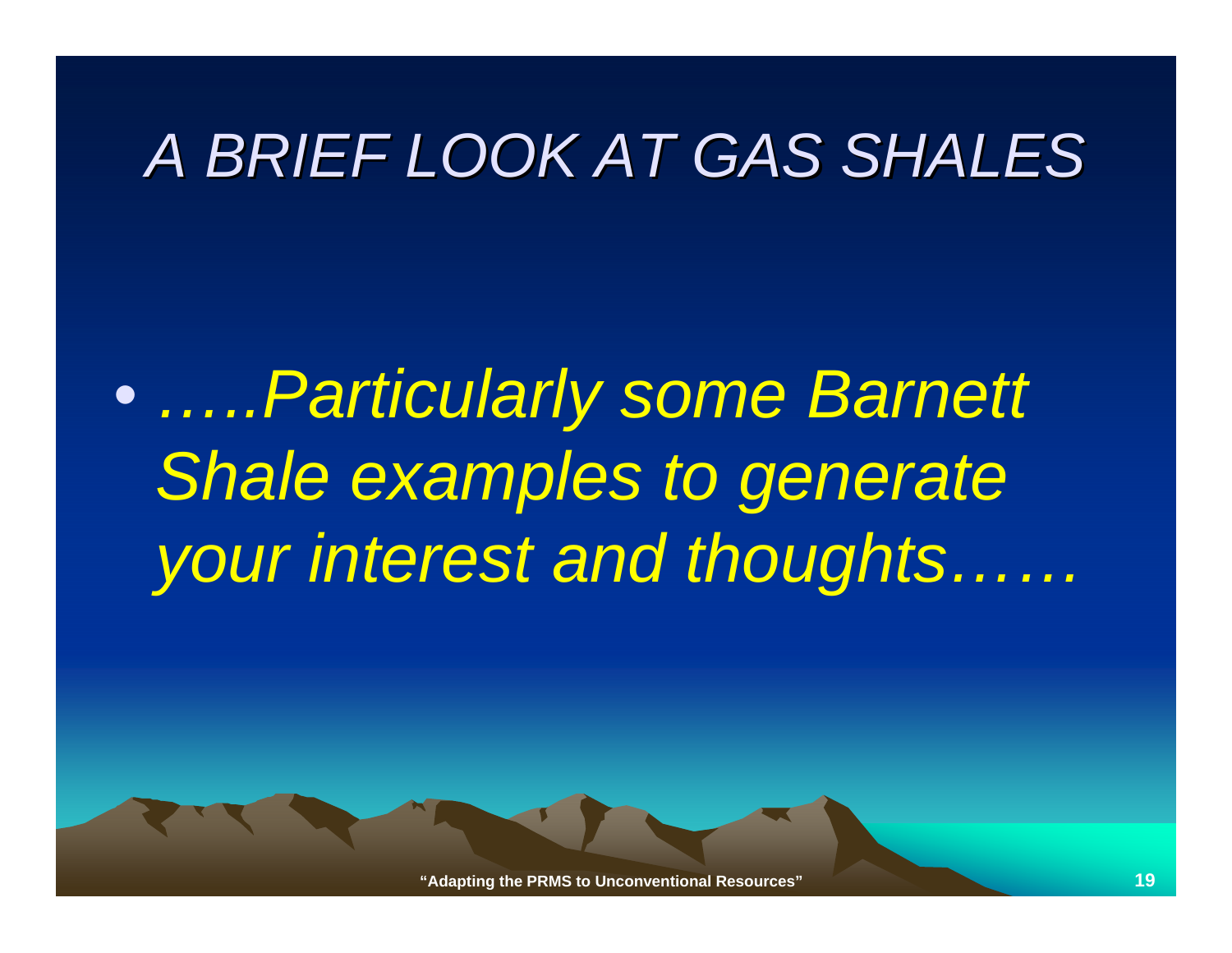**Considerations in Gas Shale Candidate Selection** e a serie de la provincia de *Creating a Creating a "reservoir reservoir"* **out of a virtually impervious container** 

- Effect of matrix modulus and Poisson's ratio.
- Stress effects on fractures remaining open.
- •Effect of associated and unassociated oils.
- •Effects that create a *Rubblized* drainage volume.
- Location of faults, bedding planes, stresses, frac breakdown pressures, maturity variations, pore pressure, structures, frac barriers, kerogen types/development and water sources.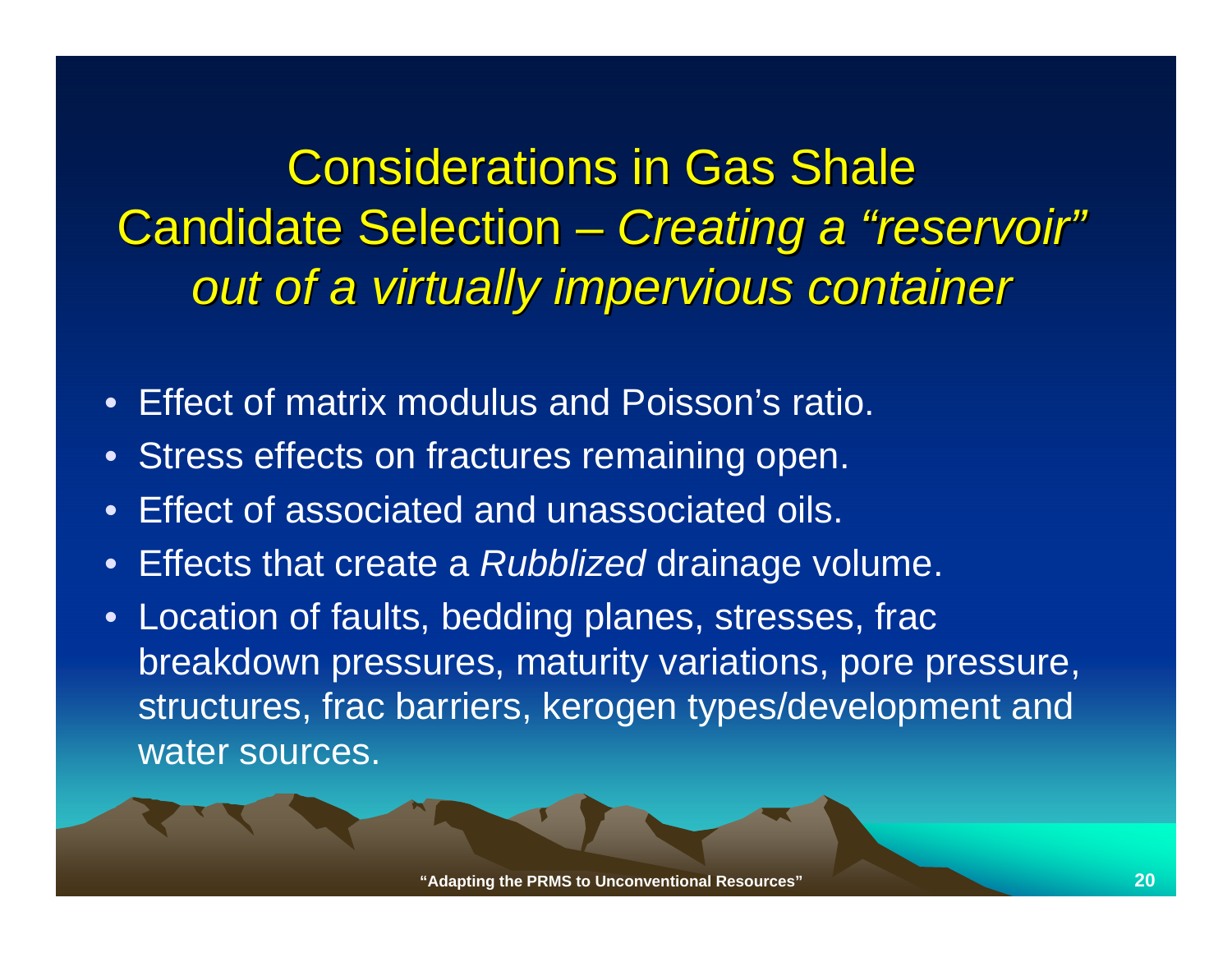# *What does micro What does micro -seismic seismic really tell you? really tell you?*

- $\bullet$  Location trends of sounds (micro-bursts/mini-earthquakes) in the rock that are above a certain energy (the gate level).
- There are high and low energy events and high and low confidence events.
- A decent view of fracture extension, fracture direction, fracture isolation, upper and lower frac penetration, and fracture "flow path" development.
- • In some cases, it can tell you the effect of near-field and far-field stresses, bedding planes and faults.
- •M-S can confirm complex rock fracturing.
- •There are also sounds totally unconnected with a frac.
- • Can we use this to estimate rock volume for reserves estimation?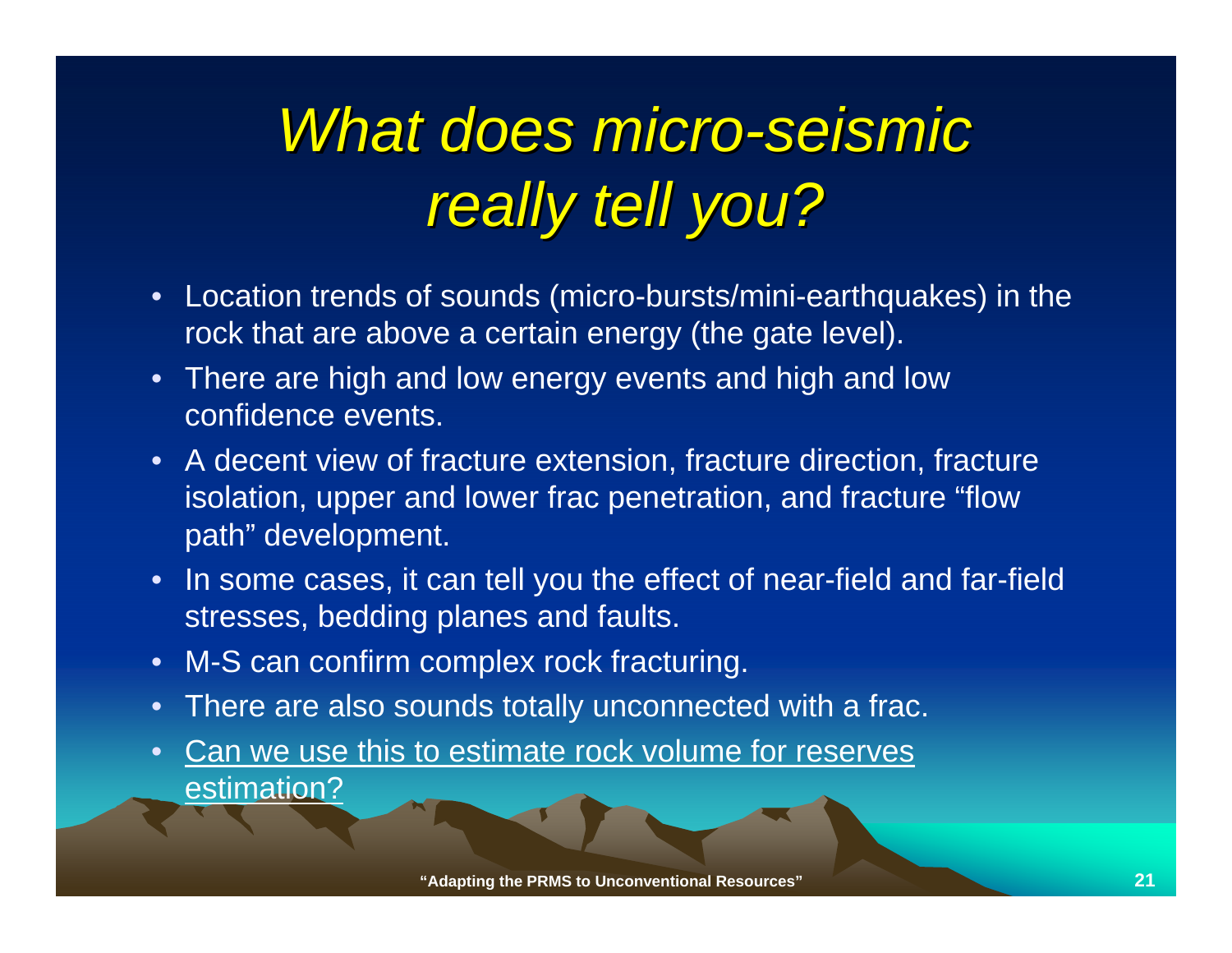**TWO BARNETT SHALE** *FRAC EXAMPLES -April 2008 April 2008*

- Names are redacted
- Simplified display format
- Presented only for limited discussion purposes
- Your "general" questions are encouraged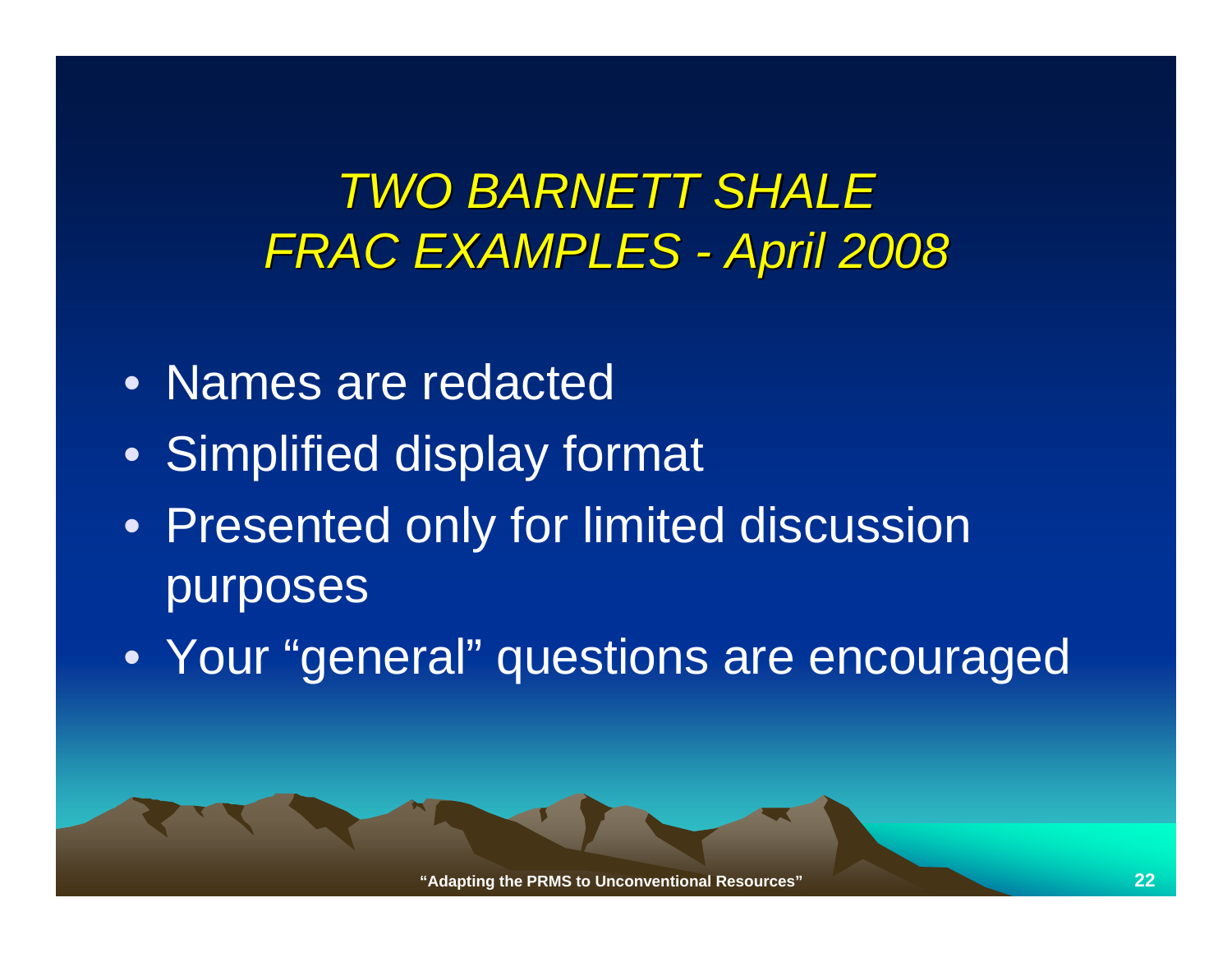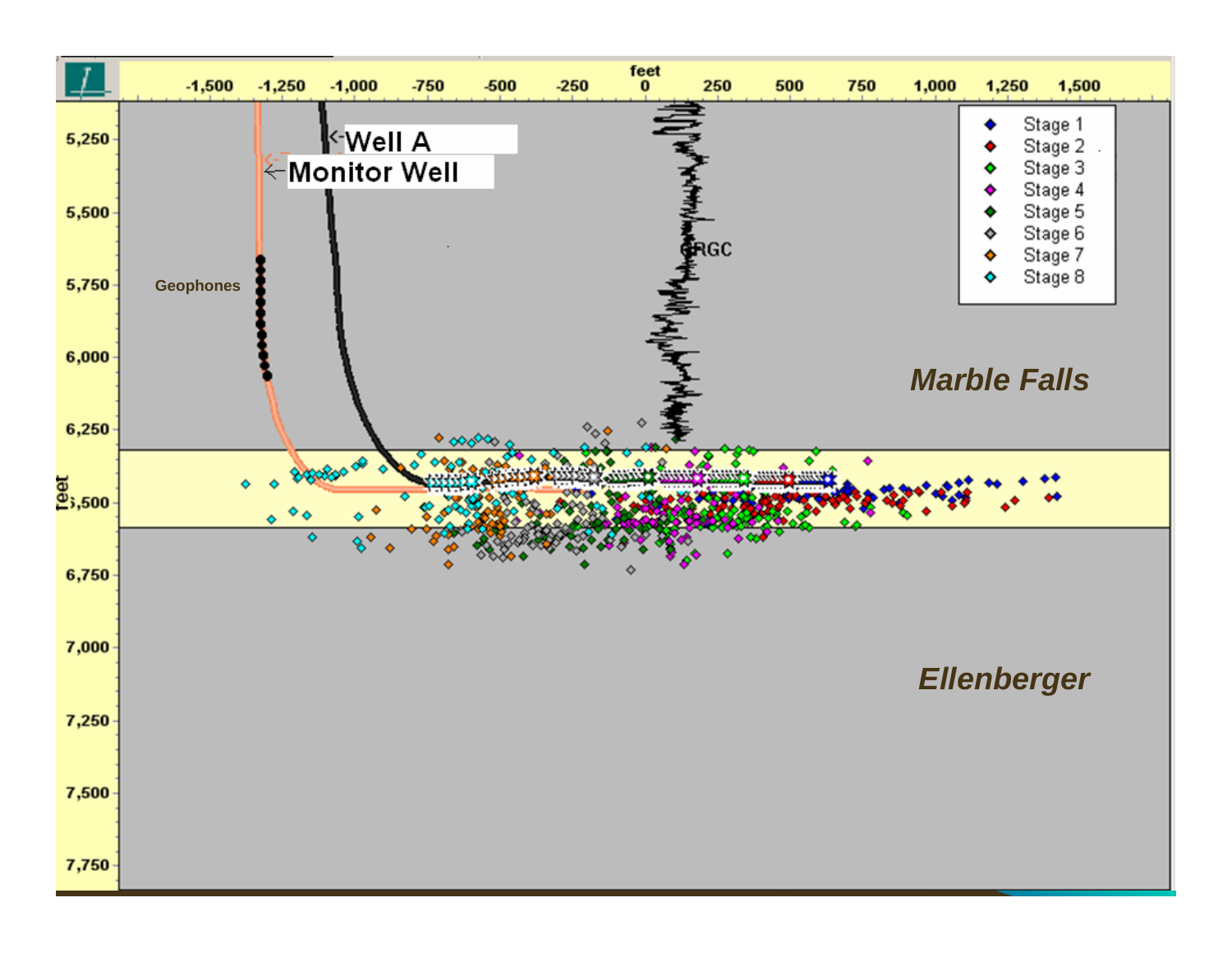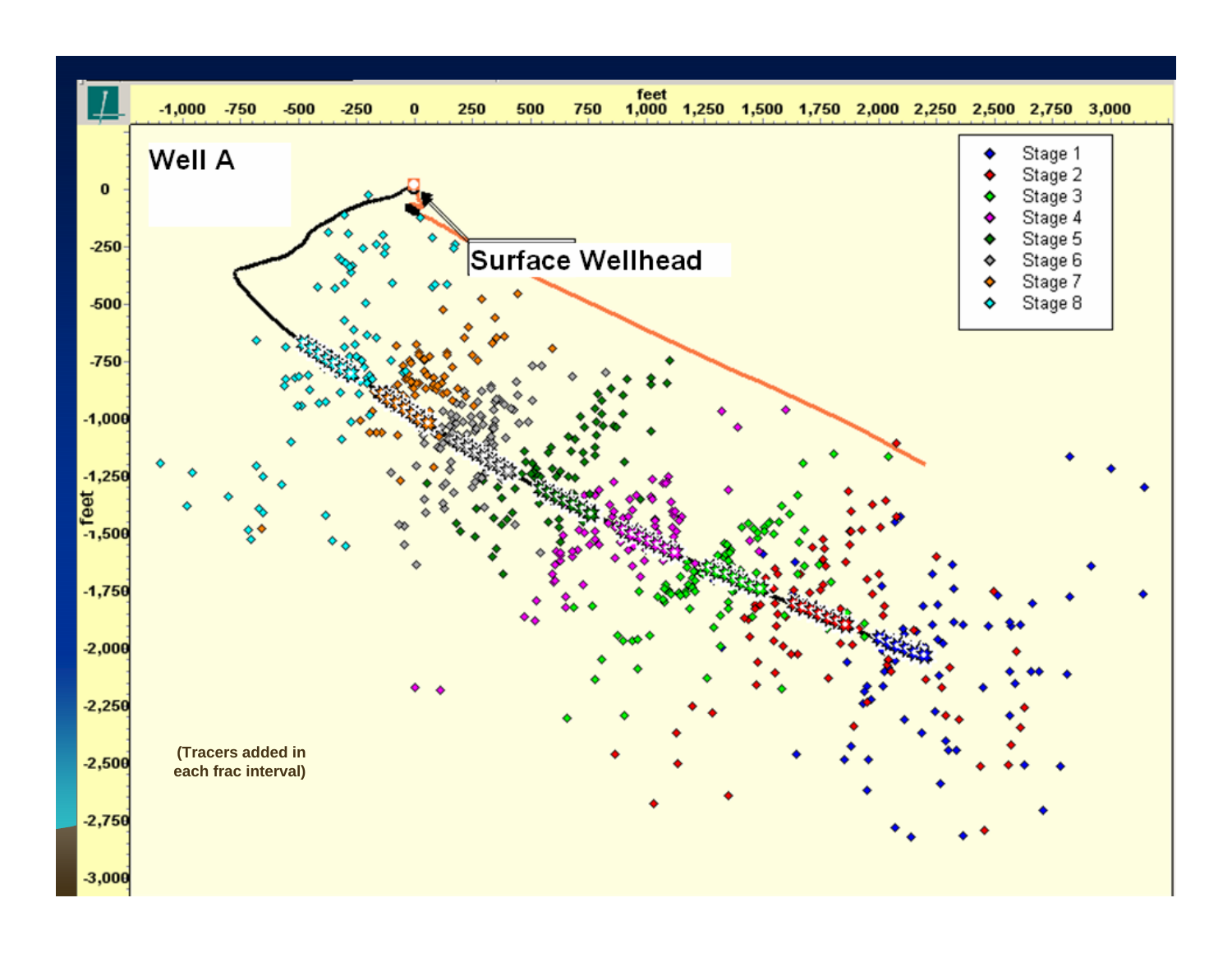#### Micro-Seismic Views - Static



**"Adapting the PRMS to Unconventional Resources" 25**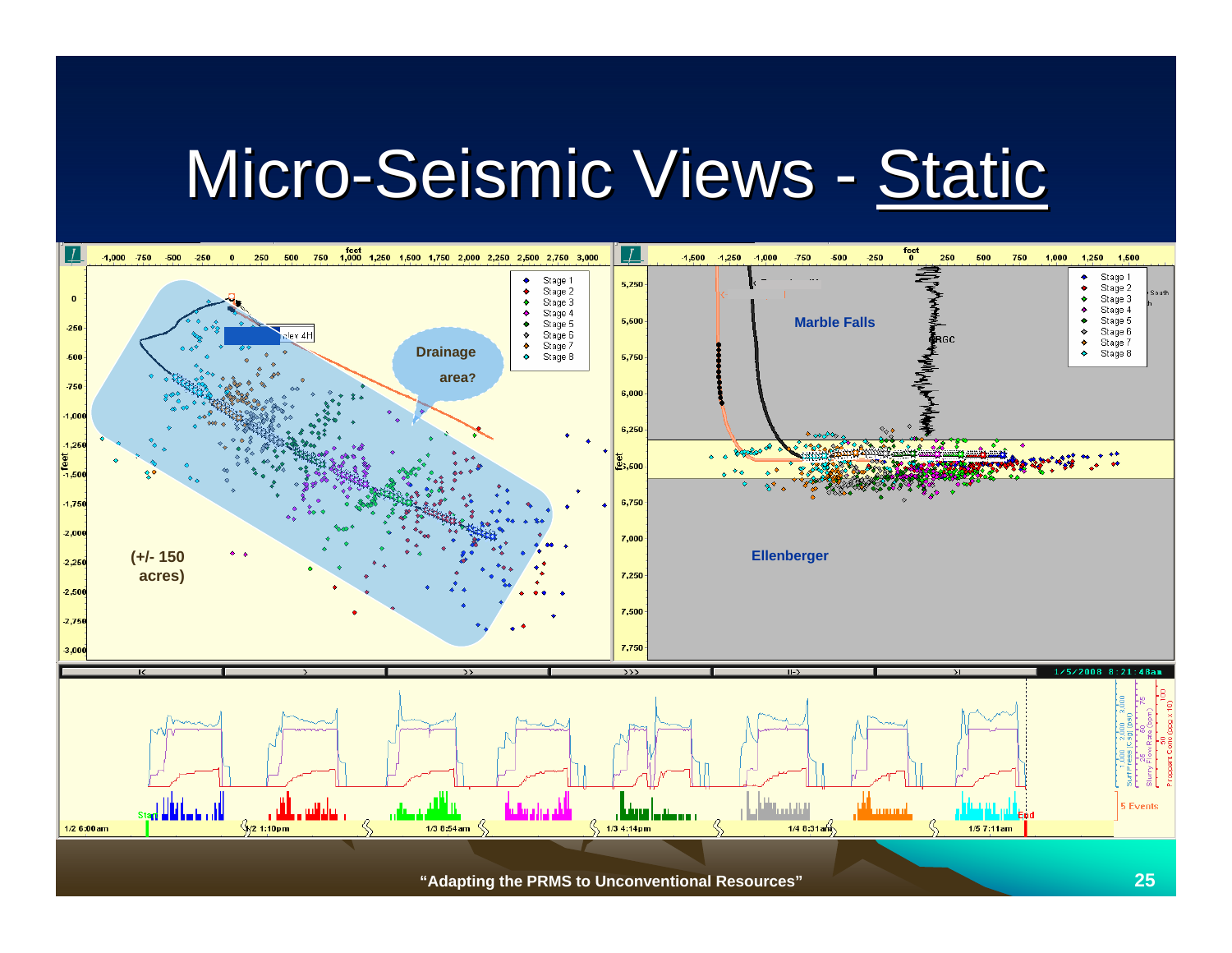# *Another Well Another Well…… And the drainage area is And the drainage area is …..?*



**"Adapting the PRMS to Unconventional Resources" 26**